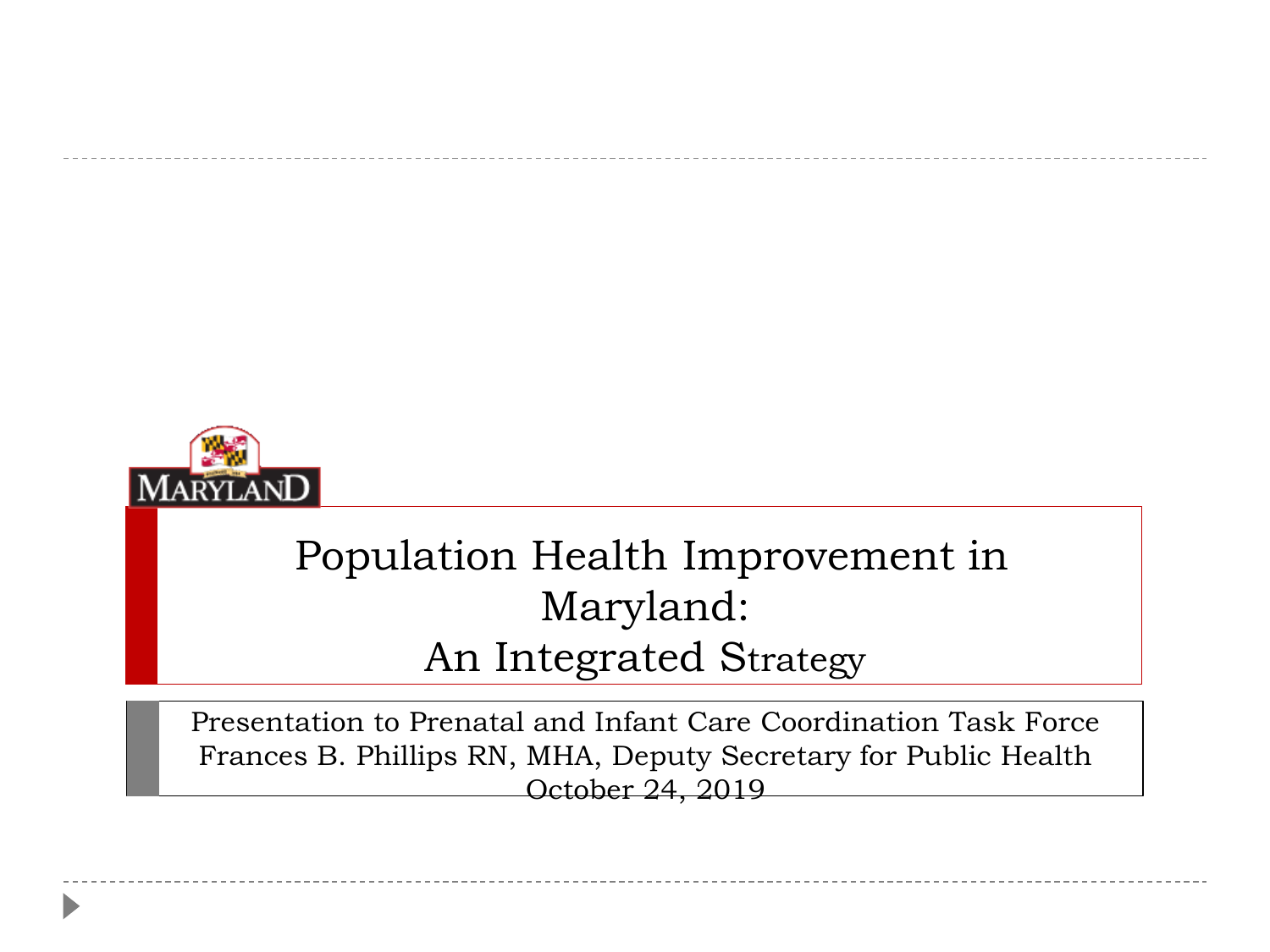Public Health in Maryland: 10 Essential Partnerships

- 1. Local Health Departments and Governments
- 2. Provider Practices and Health Systems
- 3. Public and Private Payers
- 4. Academic Institutions
- 5. Business, Community and Faith-Based Organizations
- 6. Legislators
- 7. Consumer, Professional and Advocacy Organizations
- 8. Media
- 9. Other State Agencies
- 10. Federal Government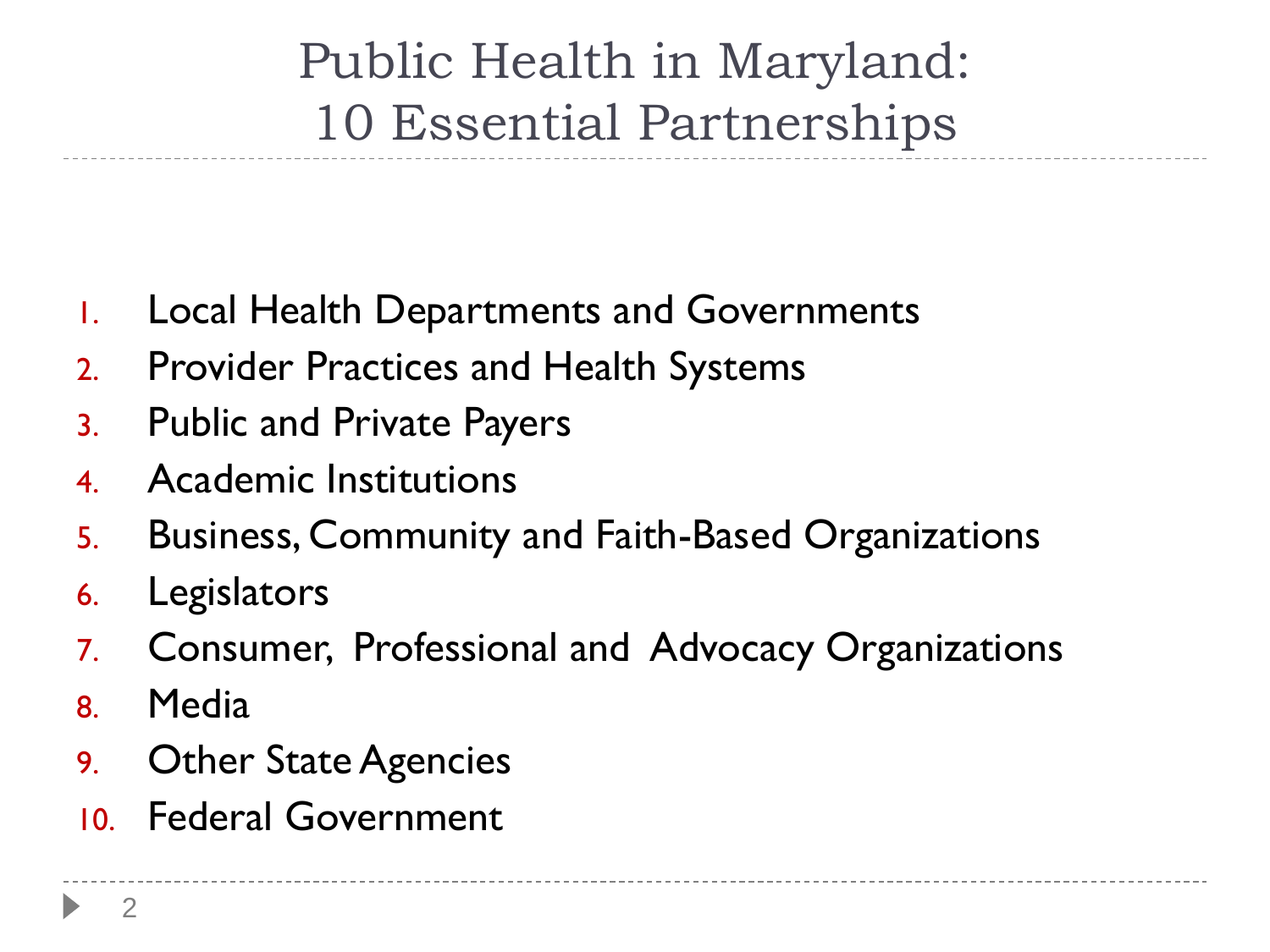## **Integrated Health Improvement: "The Maryland Health Model"** 1. Hospital Quality and Pay-for-**Performance** 2. Care **Transformation** Across the **System** 3. Total Population **Health** Shared Goals and **Outcomes**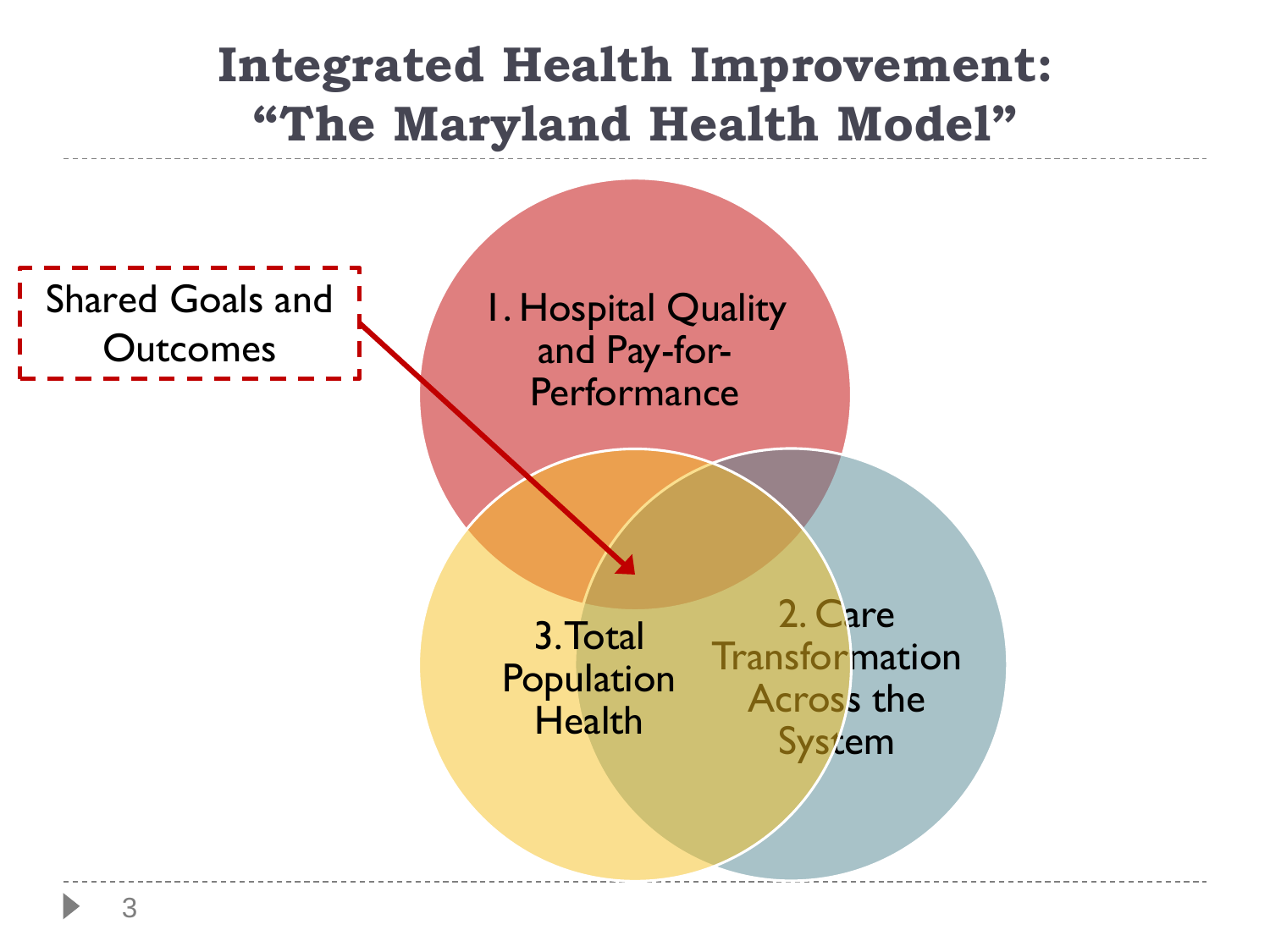## Guiding Principles for Maryland's Integrated Health Improvement Strategy

- **Maryland's strategy should fully maximize the population health** improvement opportunities made possible by the Model
- Goals, measures, and targets should be specific to Maryland and established through a collaborative public process
- Goals, measures and targets should reflect an all-payer perspective
- Goals, measures and targets should capture statewide improvements, including improved health equity
- Goals for the three domains of the integrated strategy should be synergistic and mutually reinforcing
- **Measures should be focused on outcomes whenever possible;** milestones, including process measures, may be used to signal progress toward the targets
- ▶ Maryland's strategy must promote public and private partnerships with shared resources and infrastructure

4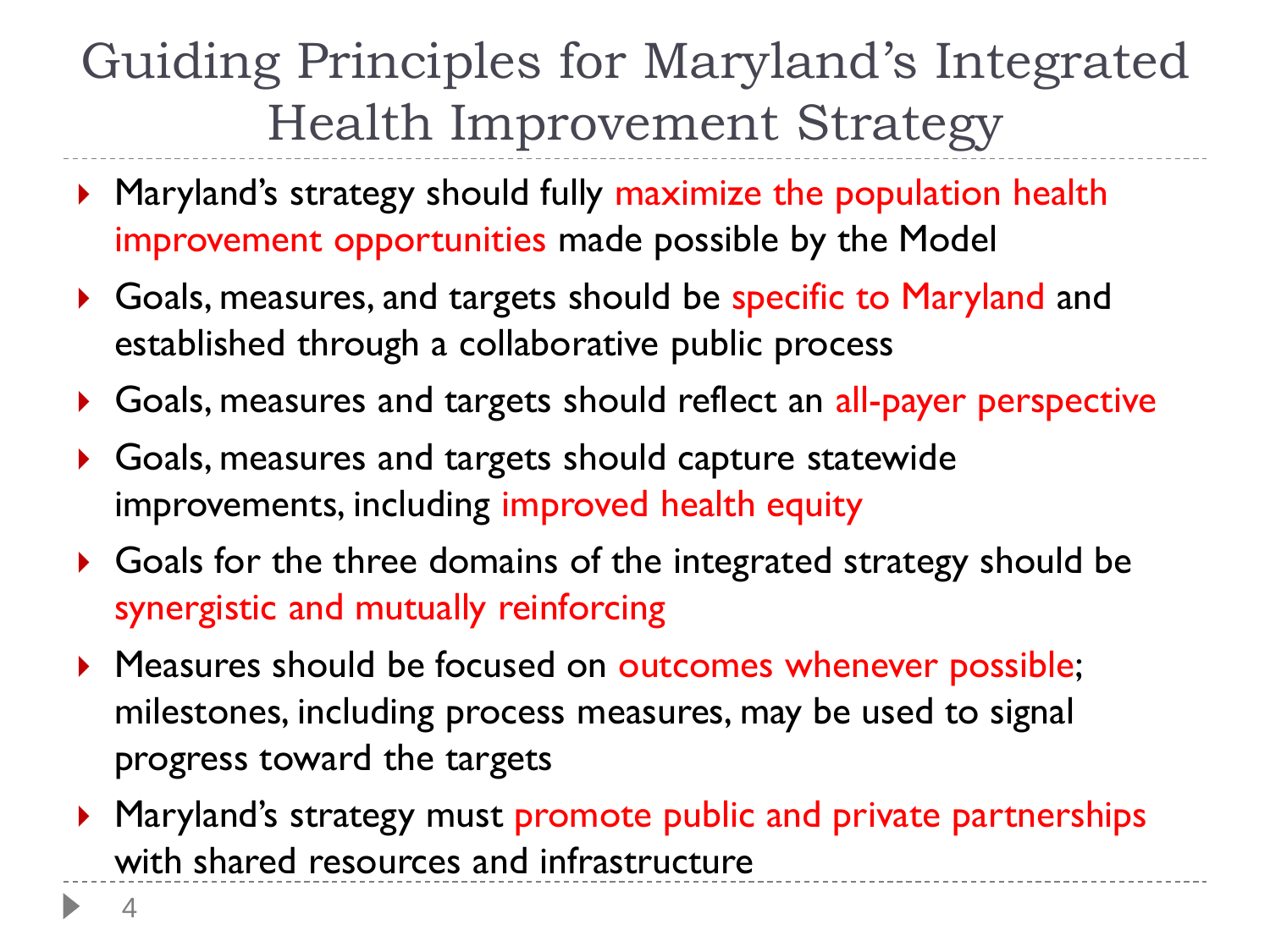# **What is the Process for Population Health Goals?**

- *Identify the Goals*: Establish a collaborative process to select targets, measures and milestones
- *Message the Goals*: Develop communications/outreach strategy for statewide engagement
- *Resource the Goals*: Develop multisector alignment of investments and accountability
- *Act on the Goals*: Launch and support a statewide network of effective change
- *Monitor the Progress*: Evaluate outcomes, reassess investments, adjust approaches accordingly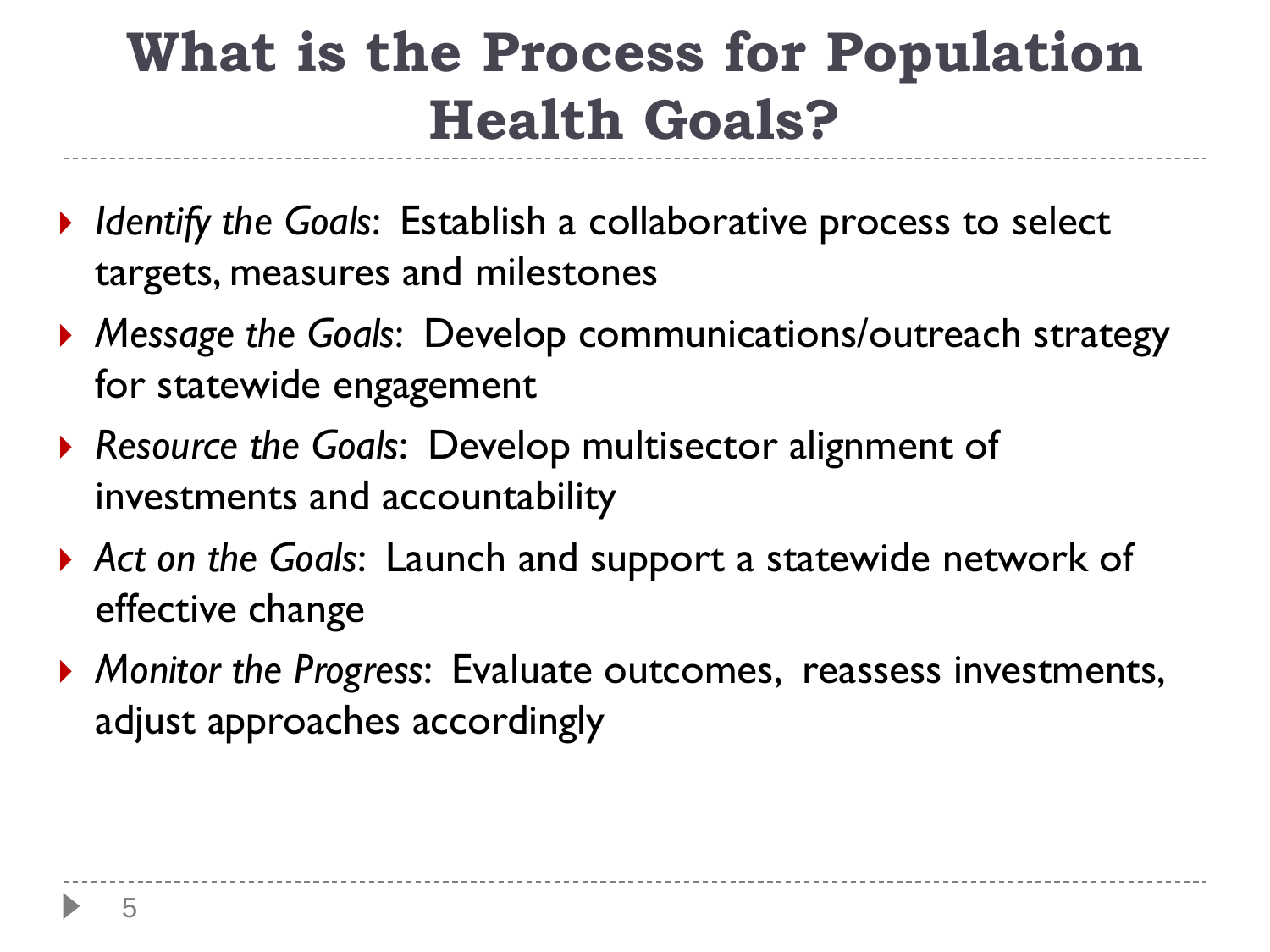# Diabetes:

Maryland's First Population Health Goal

- ▶ Leading cause of preventable death and disability
- $\triangleright$  Increasing prevalence reflecting significant racial, ethnic and economic disparities
- ▶ EBIs can prevent or delay onset and improve outcomes
- ▶ MD Medicaid launching DPP this Fall
- ▶ Diabetes/obesity cited as a priority by every jurisdiction's LHIC and every hospital's CHNA
- ▶ Strong private sector support for a sustained statewide initiative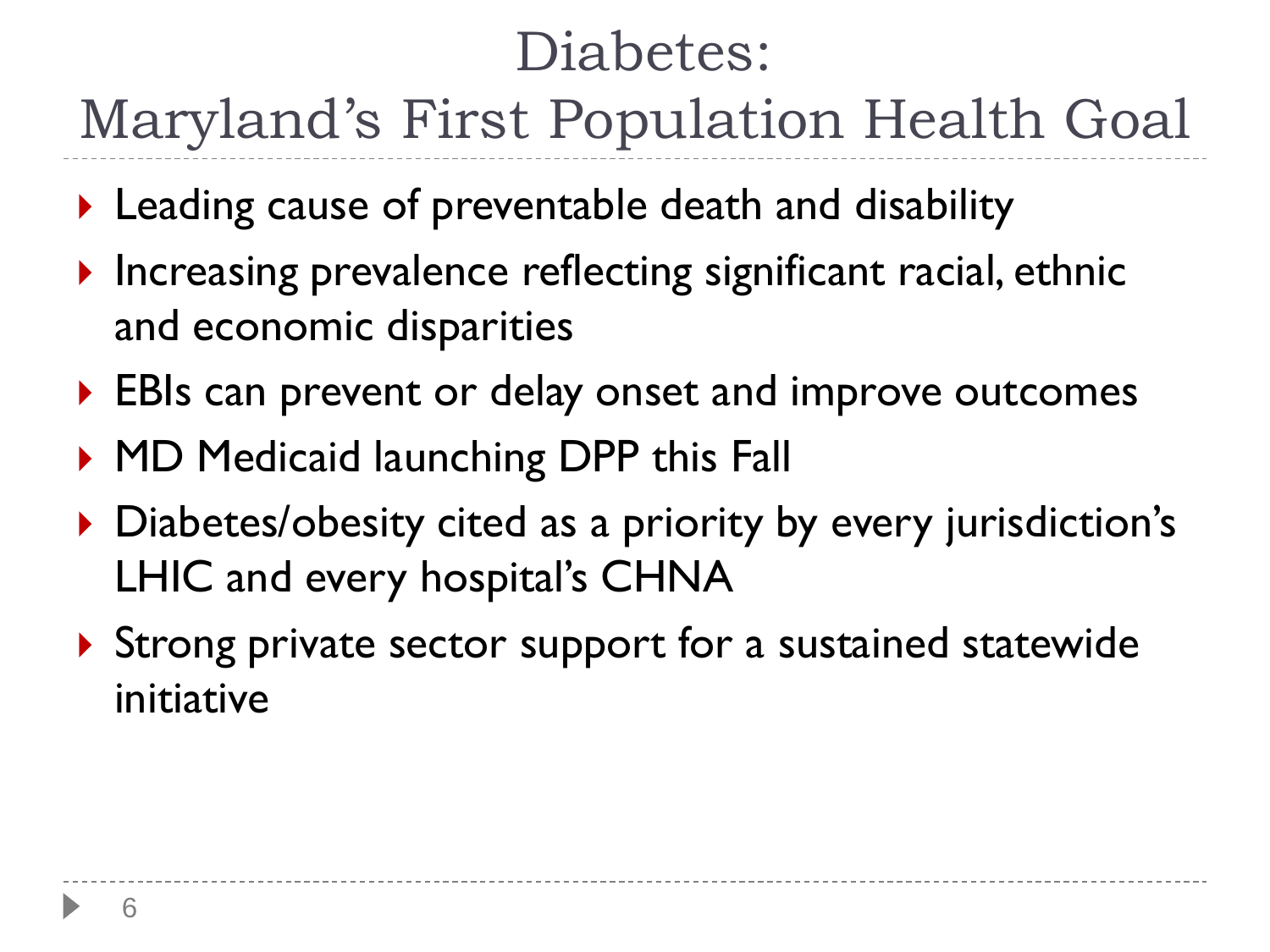### **Diabetes in Maryland**



Maryland Adult Population, 4,648,466

Data from: US Census; 2017 Maryland BRFSS, and for Prediabetes, CDC Fact Sheet for NHANES US prediabetes estimates applied to Maryland adult population.

**HSCRC** 

**Health Services Cost Review Commission**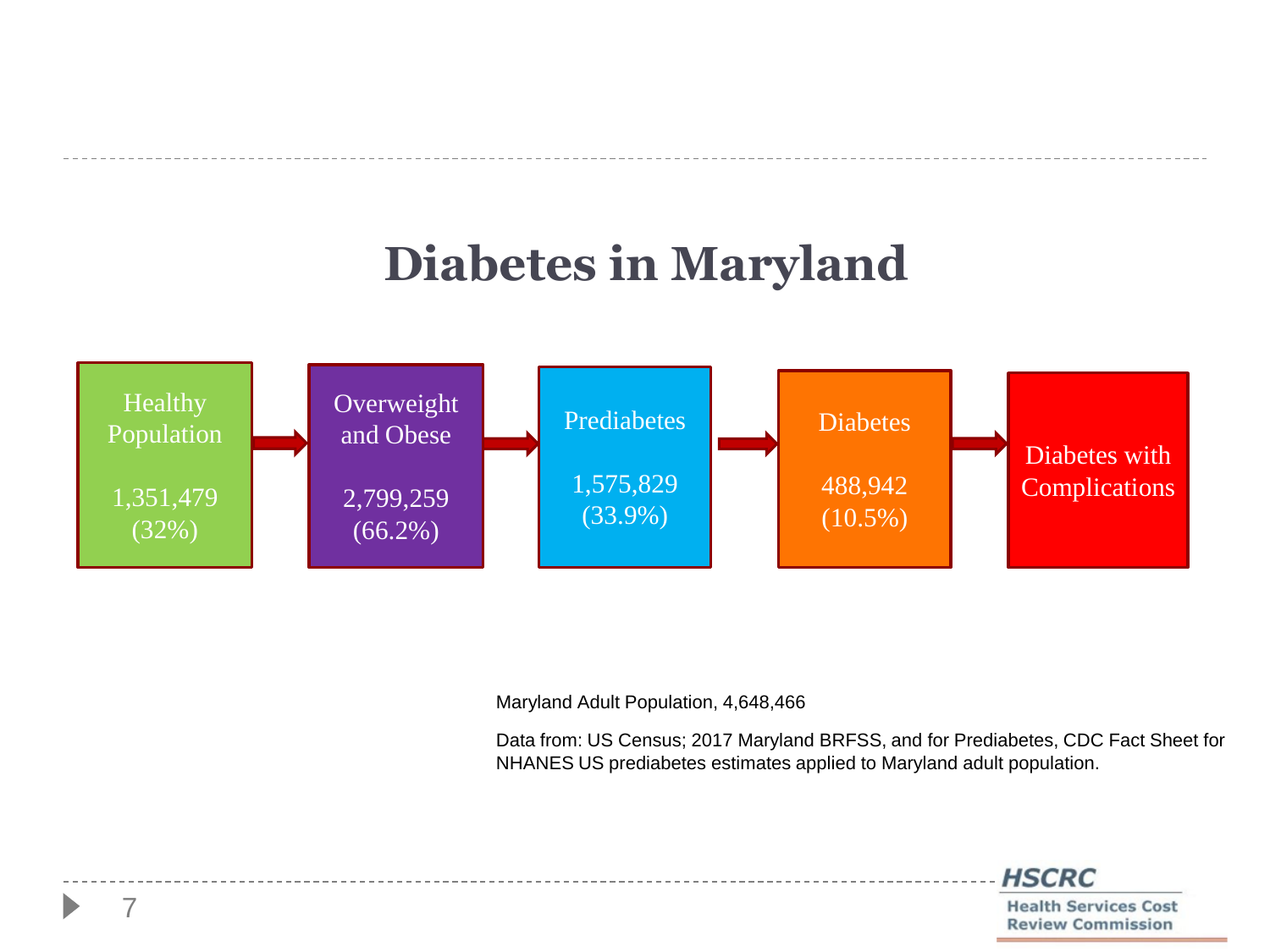### **Second Population Health Goal: Opioid/SUD Epidemic**

- **Prevention**
- Screening/Detection
- $\blacktriangleright$  Treatment
- ▶ Recovery